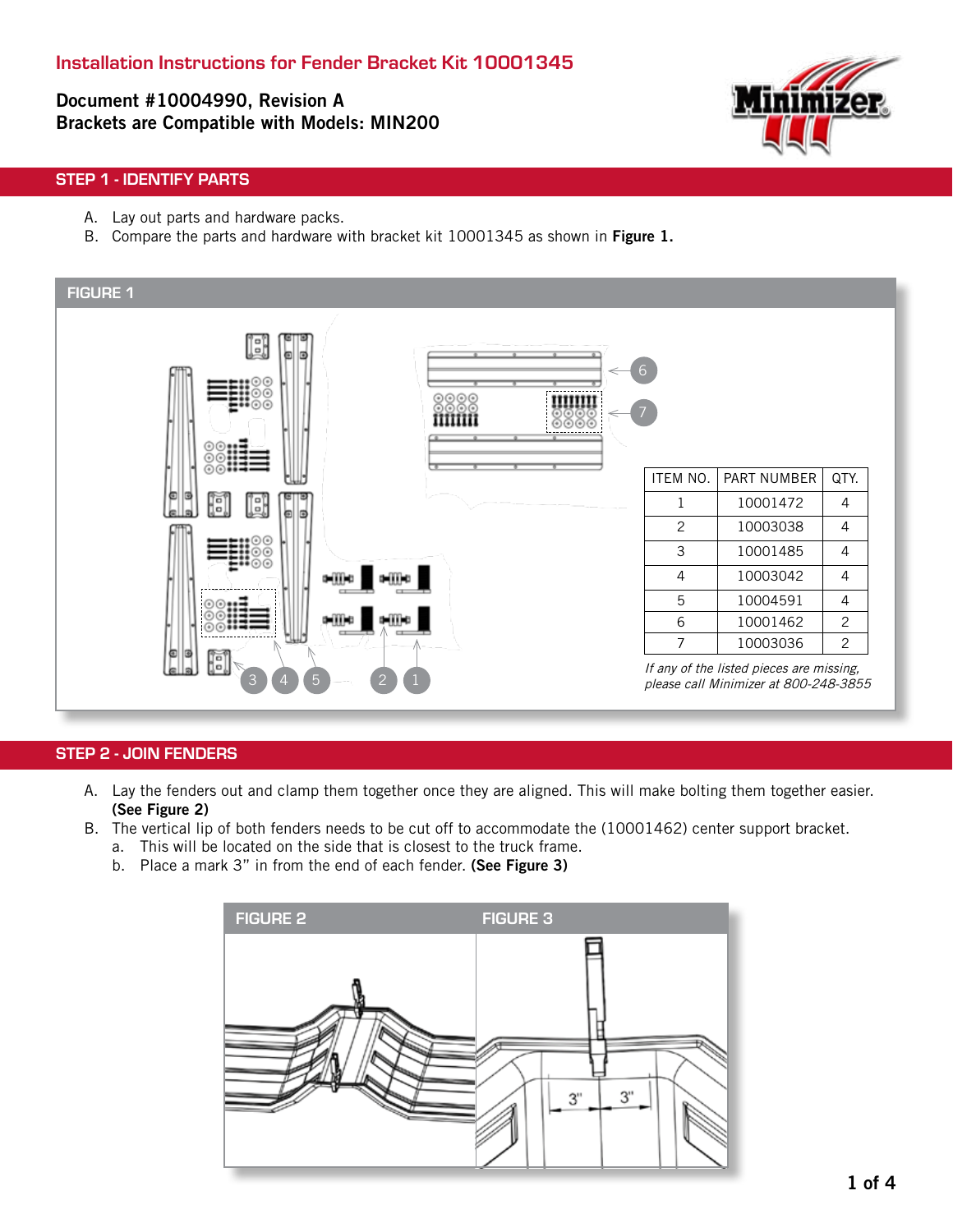## Installation Instructions for Fender Bracket Kit 10001345

# Document #10004990, Revision A Brackets are Compatible with Models: MIN200

- c. Draw outline of the area that needs to be cut out similar to Figure 4.
- d. Cut out the marked off area.
- C. Make sure the center bracket and the trim plate *(if purchased)* are centered between the two fenders. (See Figure 5)

Tip: The center bracket (10001462) "V" should be facing down.

- a. Drill eight holes through the fender and trim plate from the bottom using the holes in the (10001462) center bracket as a guide.
- b. Use eight 5/16" x 1" bolts to bolt the fenders, trim plate, and center bracket together.
- c. Use eight 5/16" nuts provided with the kit on the underside of the fenders.
- d. Recommended torque is 10-15 ft.-lbs.

the outside. Tip: Start with the bolts closest to the truck frame and work towards

# STEP 3 - DETERMINE SIZE OF SPACERS AND POSITION FENDERS

- A. Confirm the total suspension travel distance. This is used to determine the clearance required between the fender and the tire.
	- a. For air suspension systems, dump the air bags and confirm it is the lowest point of travel.
		- i. Understand that some air suspension designs may cause the wheels to roll closer to the fender (roll forward) as the suspension deflates. In order to make sure the fenders are centered on the tires, test the suspension in the inflated and deflated positions to determine the best positioning so that the fenders are centered over the tires in the inflated position.
		- ii. For air suspensions with travel exceeding 6", a travel stop may need to be installed to reduce required clearance between the fenders and tires. This will also improve alignment and 5th wheel plate clearance. (Please call Minimizer @ 800-248-3855 for questions regarding this issue).
	- b. For spring systems, measure the distance between the spring assembly and the bump stops on the frame and record the measurement.
- B. Place the fenders on spacer blocks above the tires.
	- a. In most applications 1.5" of tire clearance is best.
	- b. The goal is to ensure the fender does not rub the tire.
	- i. The minimum clearance recommended is ¾" above the maximum travel point of the suspension system.
	- c. For an air suspension system, place a ¾" to 1.5" thick board on top of the tires after the air is released from the airbags. (See Figure 6)
	- d. For spring suspensions use spacer material that is ¾" to 1.5" thicker than the measurement recorded above.
- C. For trucks with air suspension, raise and lower the suspension to confirm the clearance between the fenders and wheels and that the fenders will be centered front to rear when the air suspension is inflated.



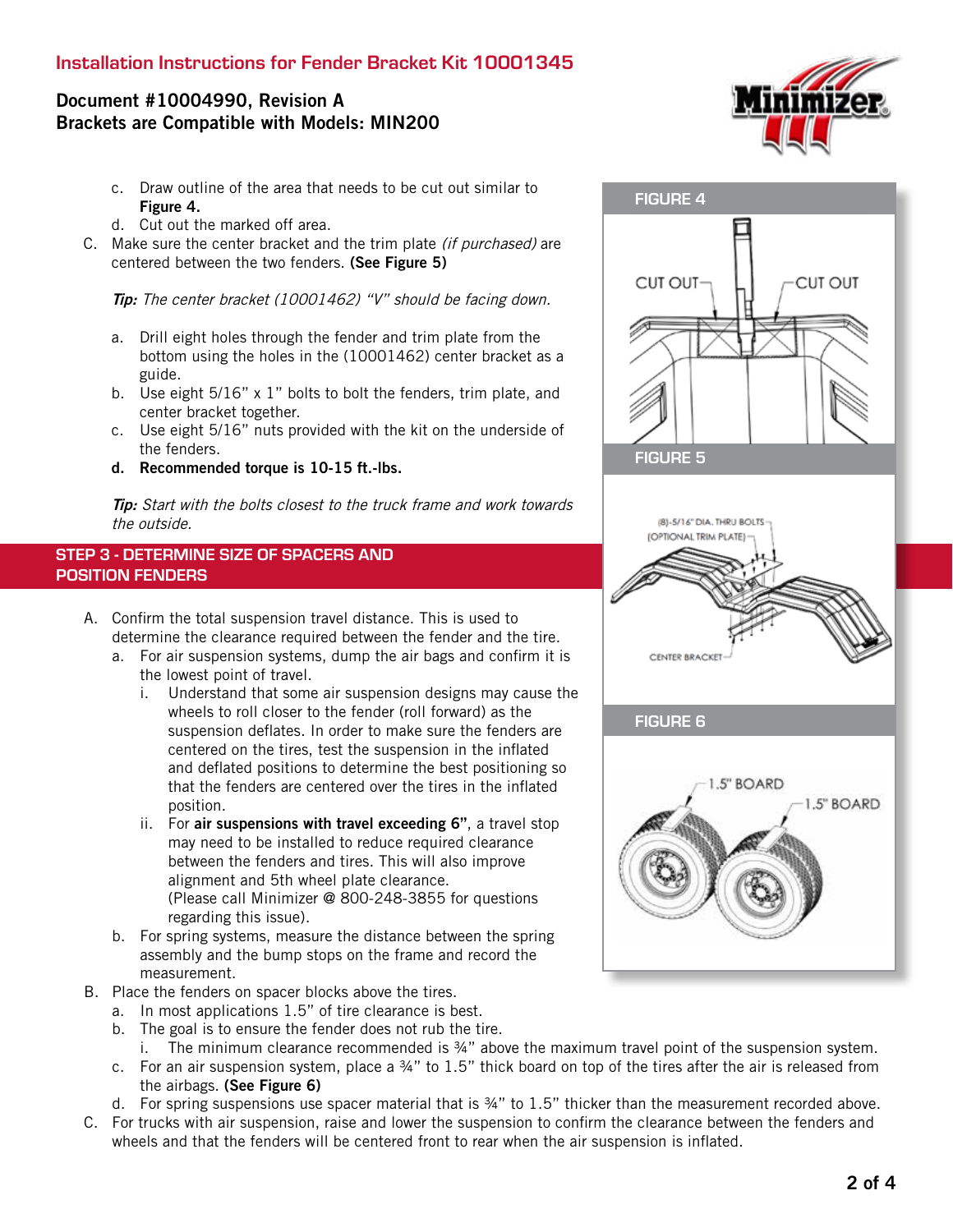# Document #10004990, Revision A Brackets are Compatible with Models: MIN200



### STEP 4 - POSITION BRACKETS

- A. With the fenders in position, mark and test fit the brackets where they will attach to the frame.
- B. If possible, use existing bolt holes in the frame to attach the front and rear (10004591) poly brackets.

**Tip:** It is common for the front bracket to align with the existing quarter fender holes.

- C. If possible, use existing bolt holes in the frame to attach a steel plate (not supplied) for the center bracket and weld the bracket to the plate. (See Figure 7)
	- a. Plate should be a minimum of 1/4" thick.
- D. Another option is to weld the bracket directly to the frame

#### Warning: Review vehicle owner's manual before welding directly to the frame.

- E. If possible, position the mounting brackets low on the fender so they are no more than 15" from the bottom. (See Figure 8)
	- a. Brackets mounted 8-12" from the edge is optimal.
	- b. The goal is to reduce the risk of the leading edge of the fender from blowing back against the tire during high wind.

**Tip:** If the front fender bracket is mounted higher than 15", refer to the link below for further suggestions on adding additional support http://www.minimizer.com/instructions.html

### NOTES:

- Round spacers are supplied to hold the (10001472) swivel bracket away from the frame when needed. In some cases, frame components may interfere with the required bracket location and require a spacer. (See Figure 9)
- USE SPACERS ONLY WHEN NECESSARY! The ideal installation is to mount the (10001472) swivel bracket directly to the frame using no spacers.
- If using the mounting hole inside the pipe of the swivel bracket, the excess flat steel may be trimmed off to provide a cleaner look.

#### STEP 5 - ATTACH BRACKETS TO TRUCK FRAME

A. Once the front bracket is in position with the fender, tighten the 5/8" x 4-1/2" bolt that goes through the (10001472) swivel bracket to attach the swivel securely to the frame. (See Figure 10) a. Recommended torque is 160-170 ft-lbs.

## FIGURE 7



#### FIGURE 8



FIGURE 9



#### FIGURE 10